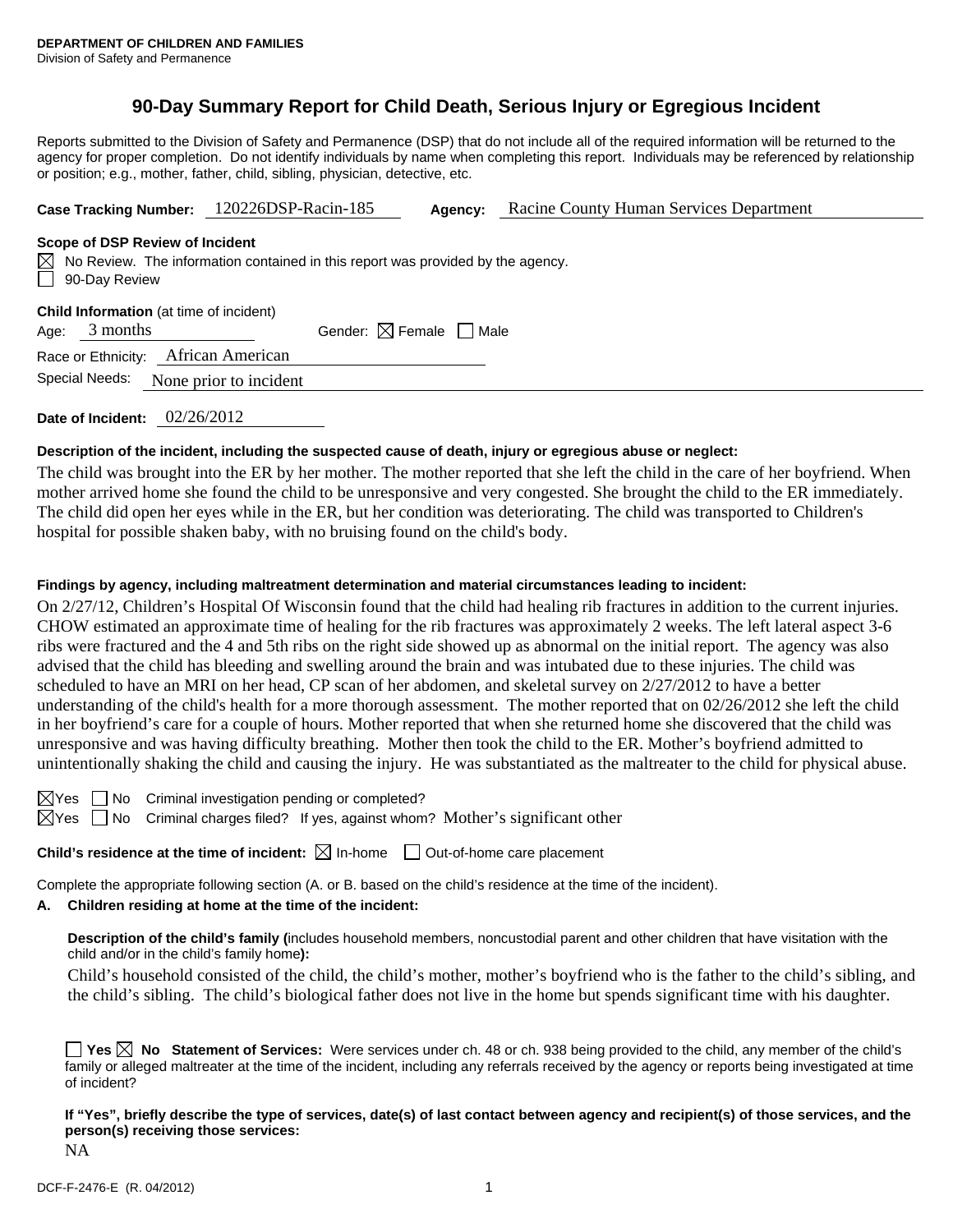**Summary of all involvement in services as adults under ch. 48 or ch. 938 by child's parents or alleged maltreater in the previous five years:** (Does not include the current incident.)

Mother's boyfriend: no prior history with Racine County within last 5 years

Noncustodial parent: no prior history with Racine County.

Mother and children: no prior history with Racine County.

#### **Summary of actions taken by the agency under ch. 48, including any investigation of a report or referrals to services involving the child, any member of the child's family living in this household and the child's parents and alleged maltreater at the age of 18 years or older.** (Does not include the current incident.)

(Note: Screened out reports listed in this section may include only the date of the report, screening decision, and if a referral to services occurred at Access. Reports that do not constitute a reasonable suspicion of maltreatment or a reason to believe that the child is threatened with harm are not required to be screened in for an initial assessment, and no further action is required by the agency.) None

#### **Summary of any investigation involving the child, any member of the child's family and alleged maltreater conducted under ch. 48 or ch. 938 and any services provided to the child and child's family since the date of the incident:**

The current incident was reported on 2/26/12 and screened in for assessment. Racine County collaborated with law enforcement and mother's boyfriend was charged with Child Abuse – Recklessly Cause Great Harm. Physical abuse of the child by mother's boyfriend was substantiated in the initial assessment. The child and their sibling were taken into temporary physical custody and placed with a relative. Supervised visitation between the children and mother is occurring under the supervision of the relative. Mother began a parenting program, completed recommended assessments and is participating in treatment and services. Medical professionals worked with mother and relative caregiver on medications and feedings. The child was discharged from the hospital to the relative caregiver on 3/26/12. CHIPS petitions are pending in juvenile court.

## **B. Children residing in out-of-home (OHC) placement at time of incident:**

# **Description of the OHC placement and basis for decision to place child there:**

NA

# **Description of all other persons residing in the OHC placement home:**

NA

**Licensing history:** Including type of license, duration of license, summary of any violations by licensee or an employee of licensee that constitutes a substantial failure to protect and promote the welfare of the child. NA

### **Summary of any actions taken by agency in response to the incident:** (Check all that apply.)

| Screening of Access report                           | Attempted or successful reunification             |
|------------------------------------------------------|---------------------------------------------------|
| Protective plan implemented                          | Referral to services                              |
| Initial assessment conducted                         | Transportation assistance                         |
| Safety plan implemented                              | Collaboration with law enforcement                |
| Temporary physical custody of child                  | Collaboration with medical professionals          |
| Petitioned for court order / CHIPS (child in need of | Supervised visitation                             |
| protection or services                               | Case remains open for services                    |
| Placement into foster home                           | Case closed by agency                             |
| Placement with relatives                             | Initiated efforts to address or enhance community |
| Ongoing Services case management                     | collaboration on CA/N cases                       |
|                                                      | Other (describe):                                 |
|                                                      |                                                   |

# **FOR DSP COMPLETION ONLY:**

**Summary of policy or practice changes to address issues identified during the review of the incident:**  None – No DSP review

**Recommendations for further changes in policies, practices, rules or statutes needed to address identified issues:**  None – No DSP review